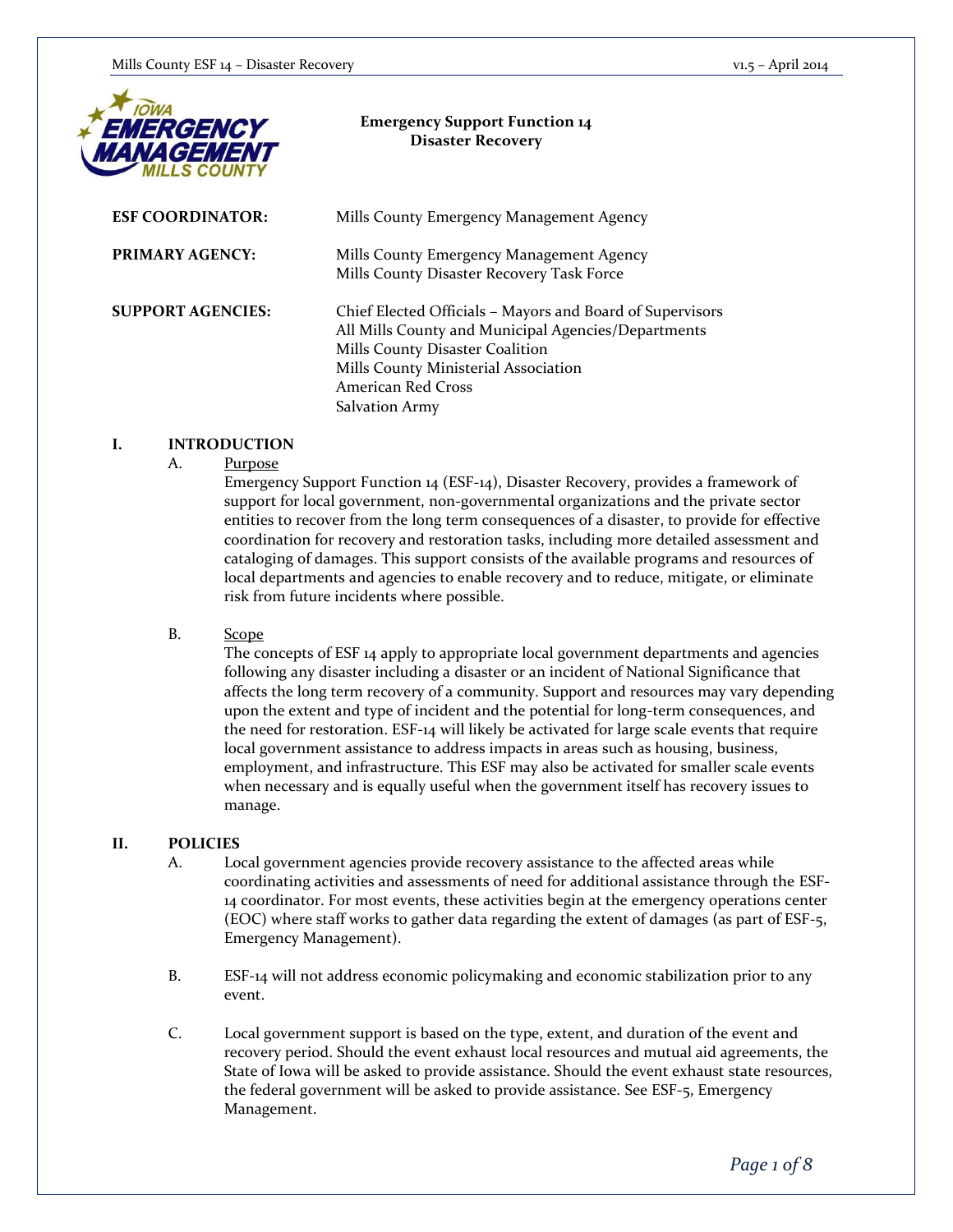- D. Long-term community recovery and mitigation efforts are focused on permanent restoration with emphasis on the mitigation of future impacts of disaster where possible. The Mills Countywide Multi-Jurisdictional Pre-Disaster Mitigation Plan-Part B identifies mitigation actions to reduce the risks associated with potential losses within the County and its Communities.
- E. When it appears that local jurisdictions will qualify for federal disaster relief, a Preliminary Damage Assessment (PDA) process must be completed. Emergency Management leads the PDA effort with quick evaluations of affected areas (ESF-5, Emergency Management).

#### **III. CONCEPT OF OPERATIONS**

#### A. General

ESF-14, in conjunction with the Mills County Recovery Plan-Part C, provides the coordination methods for local government to:

- 1. Conduct preliminary post event damage assessments, documentation, loss analysis, and coordinate efforts to address long-term community recovery and mitigation issues.
- 2. Determine responsibilities for recovery activities and provide continuity of government and other involved organizations to ensure the follow through of recovery and hazard mitigation efforts.

#### B. Organization

- 1. Mills County Emergency Management is organized to coordinate staff in the EOC in the event of a disaster. It provides guidance to the involved primary and support agencies during and after the disaster to include long term recovery and mitigation. Refer to the Mills County Recovery Plan-Part C.
- 2. The Mills County Assessor's Office or municipal counterparts can appraise properties and maintain records of property values. Mapping and basic property information can also be provided through the Mills County GIS Department.
- 3. The Mills County Engineer's Department, and/or Municipal Public Works departments can provide heavy equipment and transportation which may assist with debris removal after a disaster has occurred. See ESF Reference Document Mills County Emergency Management Debris Removal Plan.
- 4. The Mills County Planning and Zoning Department and the local municipal building and zoning codes facilitate the application of loss reduction for the rebuilding of critical infrastructure by using building, fire, and other appropriate codes to mitigate potential losses in the future.

## C. Procedures

- 1. Recovery and restoration operations begin at the EOC. Those decisions are based on the situation and Preliminary Damage Assessments (PDAs). If the assessments identify significant damage has occurred, the local disaster assessment teams' coordinator shall recommend to the Emergency Management Coordinator that a request to the Iowa Homeland Security and Emergency Management Division shall be made requesting state assistance.
- 2. The Mills County Emergency Management Agency shall provide PDAs to HSEMD.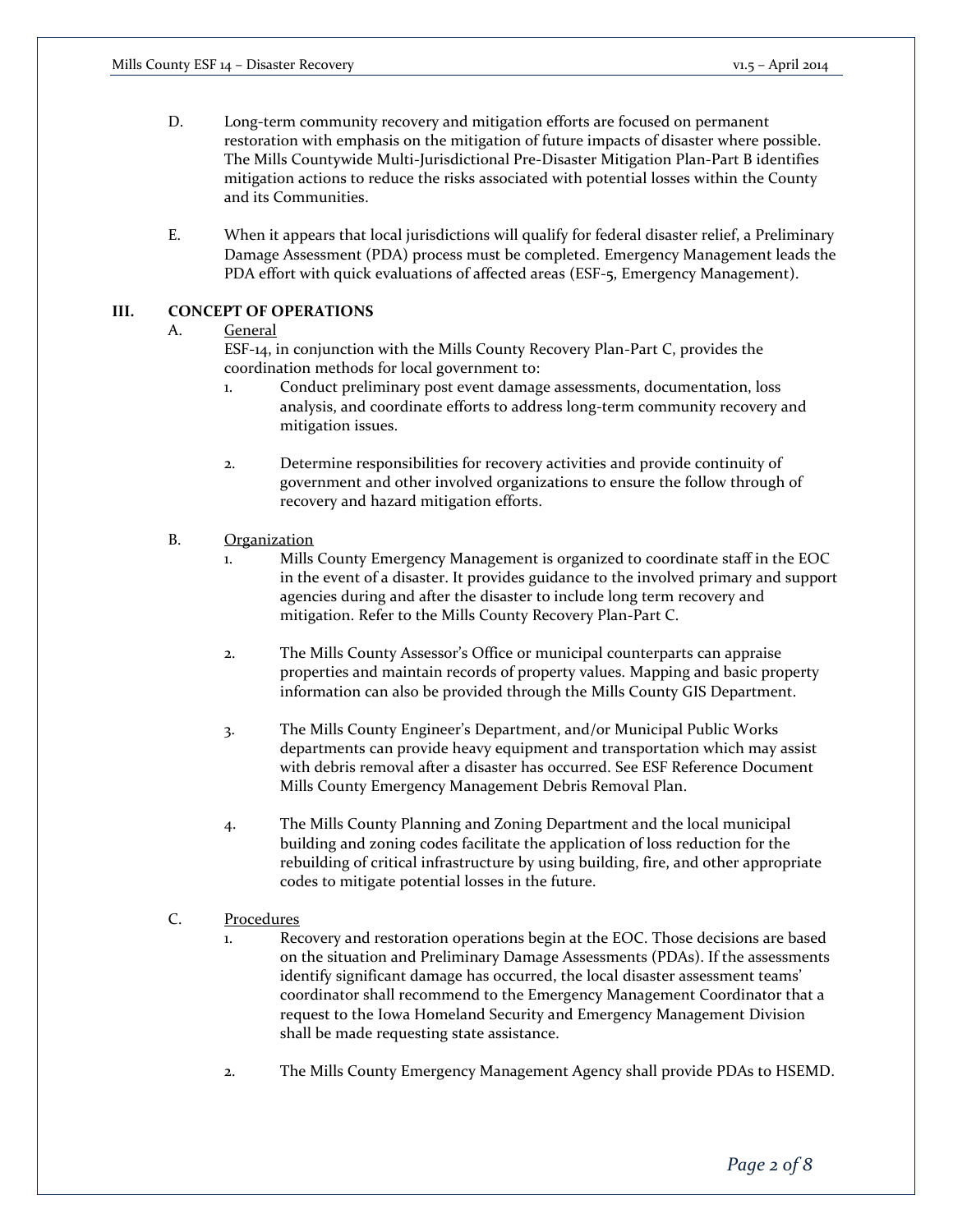3. HSEMD will make the determination, based on the county PDA figures, whether to follow-up with a local-state PDA or, if the county figures indicate the damage is significant, have a discussion with the Governor's Office and request a Joint Preliminary Damage Assessment with the federal partners. Based on the incident, there will be one Public Assistance (PA) team to assess infrastructure damage, one Individual Assistance (IA) team to assess the human impact (homes, businesses, and renters), or both. In some scenarios, based on the significance and impact of the incident, there could be more than one team for both programs in the county at one time.

Based on the outcome of the local-state and/or Joint PDA, the decision will be made at the state level in coordination with the Governor whether a Presidential Declaration will be requested.

4. The Chief Elected Official may request activation of the Mills County Disaster Recovery Task Force, which is a group who will provide guidance to the Emergency Management Coordinator on the continuation of recovery and restoration agendas such as contamination clean-up. If the Task Force is activated, their first major task is to tailor the Mills County Recovery Plan-Part C to the situation presented and jurisdiction(s) affected. The Task Force will prioritize efforts to restore critical infrastructure and adhere to reporting requirements from government authorities.

#### D. Mitigation Activities

The Mills County Emergency Management Agency ensures procedures, programs, and contact information is up to date. The Coordinator discusses lessons learned from events and exercises with other coordinating agencies and local government leaders.

The Mills Countywide Multi-Jurisdictional Pre-Disaster Mitigation Plan-Part B serves as the official mitigation plan for the county and provides many strategies to reduce the risks to hazards associated with disasters. The Mills County Emergency Management Agency maintains this plan.

#### E. Preparedness Activities

In coordination with other ESFs, coordinating, primary and support agencies ascertain vulnerable critical facilities as a basis for identifying recovery priorities. The Mills County Emergency Management Agency maintains a log of critical facilities county-wide that includes relevant information such as facility location, category, function, and contact information. The Mills County Assessor's Office keeps updated information of estimated property values, which can be readily accessed electronically. See ESF Reference Document 14.1 Mills County Critical Facilities.

## F. Response Activities

The Emergency Management Coordinator gathers information from county departments and agencies to assess the scope and magnitude of social and economic impacts from the affected area. It enables the Task Force with the Chief Elected Official and facilitates hazard mitigation and recovery planning efforts. The Emergency Management Coordinator also encourages information sharing among agencies to coordinate early resolution of issues.

The Emergency Management Coordinator maintains liaison with HSEMD which identifies the appropriate State programs to support implementation of long-term community recovery plans and to cover gaps within the local authorities funding where feasible.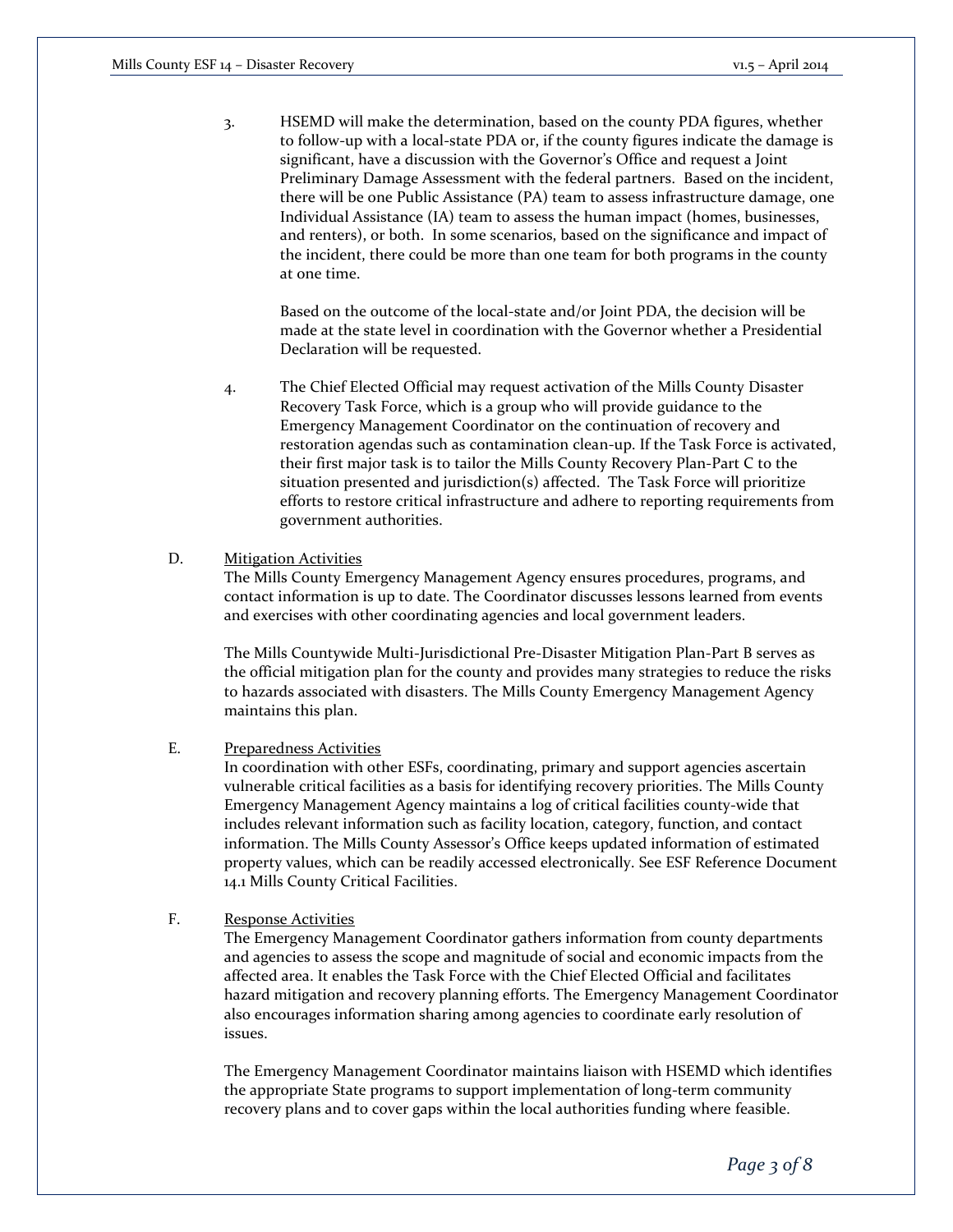## **IV. RESPONSIBILITIES**

A. Mills County Emergency Management Agency

The Mills County Emergency Management Agency conducts pre- and post-incident meetings to implement ESF-14/Disaster Recovery Task Force and coordinates the drafting and publication of operational plans. The emergency management coordinator ensures participation from the primary and support agencies.

#### B. Disaster Recovery Task Force

The Task Force is responsible to collaborate on the planning efforts in area of agency/jurisdictional expertise on an on-going basis. The Task Force identifies collaboration needs with support agencies and facilitates interagency efforts, while ensuring action is taken to avoid the duplication of efforts.

# C. Support Agencies

These agencies are responsible to support disaster recovery planning and implementation efforts in areas of agency expertise and provide assistance in coordination with other departments and agencies when appropriate.

### D. Specific Roles/Responsibilities

- 1. Emergency Management
	- Conducts and/or assigns staff to complete preliminary damage assessments per ESF-5, Emergency Management.
	- Leads local emergency management planning efforts and staffs the EOC when activated.
	- Conducts training and participates in exercises to practice various Comprehensive Emergency Management Plan and other plan functions.
	- Makes recommendations for restoring critical infrastructure.
- 2. Assessor's Office
	- Provides assessed property value information.
- 3. GIS Office
	- Provides GIS data for use in damage assessment operations, review and disaster recovery planning/implementation.
- 4. Mills County Engineer's Office/Municipal Public Works
	- Sends a representative to the EOC when necessary.
		- Provides assistance with road engineering and transportation functions such as debris clearing and removal.
	- Restores critical infrastructure for which the department is responsible.
	- Provides trained staff to serve in these roles.
- 5. Mills County & Municipal Planning & Zoning
	- Send representatives to the field to assist with damage assessments.
	- Inspect new and existing structures during recovery and restoration as appropriate.
	- Enforce building codes within the county during recovery and restoration as appropriate.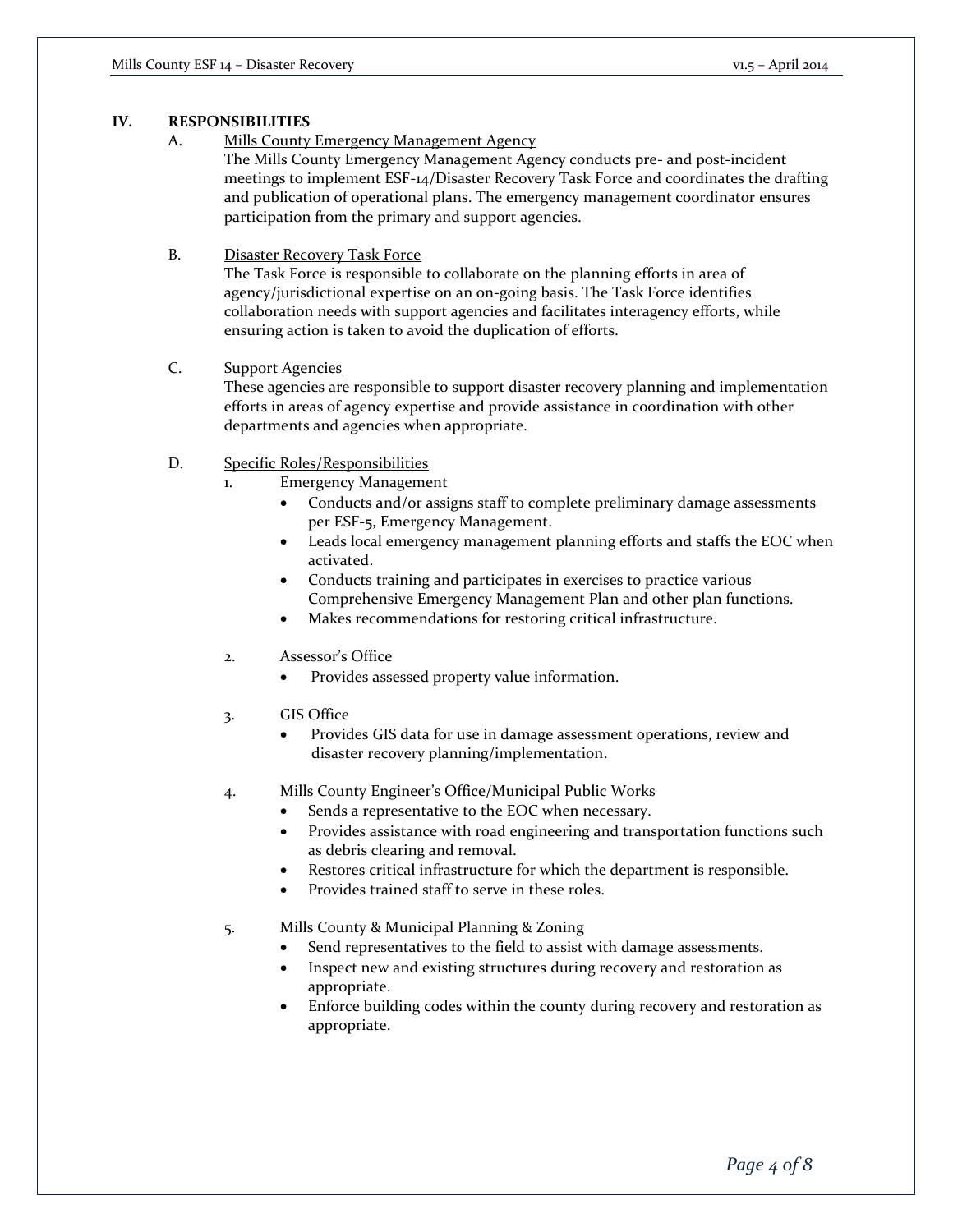6. Chief Elected Officials – Mayors and Board of Supervisors

- Provide one Chief Elected Official or their designee to the EOC to review and approve public service announcements.
- Directs the activation of the Disaster Recovery Task Force under operational control of the Emergency Management Agency.
- Authorizes execution of disaster declarations and contact of state government when local resources are exhausted.
- 7. American Red Cross and Salvation Army
	- Provides short-term shelters, food, volunteers and other resources and sends representatives to the EOC if necessary.
- E. Unmet Needs Coordination
	- 1. Identification of Unmet Needs

Unmet needs refer to any needs that an individual, family and/or community needs that are not part of the regular disaster assistance provided by county, state, and federal agencies/organizations.

- 2. Lead and Support Agencies
	- a. Lead Agency

The Mills County Disaster Coalition will serve as the lead under this ESF and in addressing unmet needs. The Coalition will be an organization of disaster support agencies and organizations.

b. Coalition Agencies

The support agencies will include several agencies/organizations, these may include:

- Ministerial Association
- United Way
- Local Churches
- Voluntary Agencies Active in Disaster
- Local Community Groups
- Mills County Community Services Department (Veterans Affairs and General Relief)
- Mills County Workforce Development
- Mills County Store House (Glenwood)
- 3. Types of Assistance

The types of unmet needs will be scenario driven but some examples of these needs may be:

- Rental / Housing assistance
- Emergency protection, repair, and rebuilding of homes
- Building supplies
- Volunteer labor
- Sustenance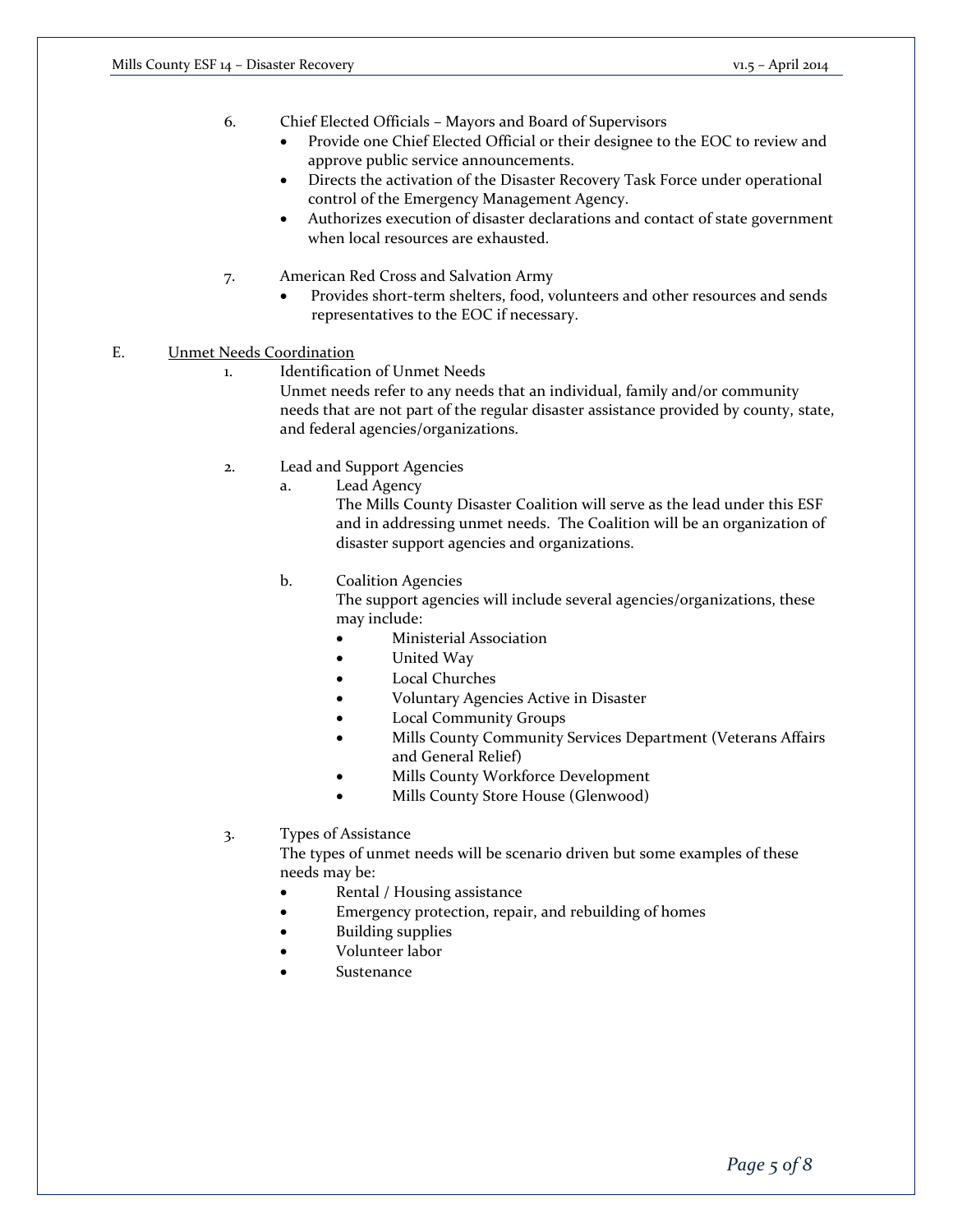# **V. ATTACHMENTS**

| ESF Attachment 14.1 | <b>Emergency Response Checklist</b>                       |
|---------------------|-----------------------------------------------------------|
| ESF Attachment 14.2 | Mills County Disaster Coalition Membership and Guidelines |

# **VI. ESF REFERENCE DOCUMENTS**

ESF Reference Doc 14.a Approved Mills County Critical Facilities

ESF Reference Doc 14.b Mills County Emergency Management Debris Removal Plan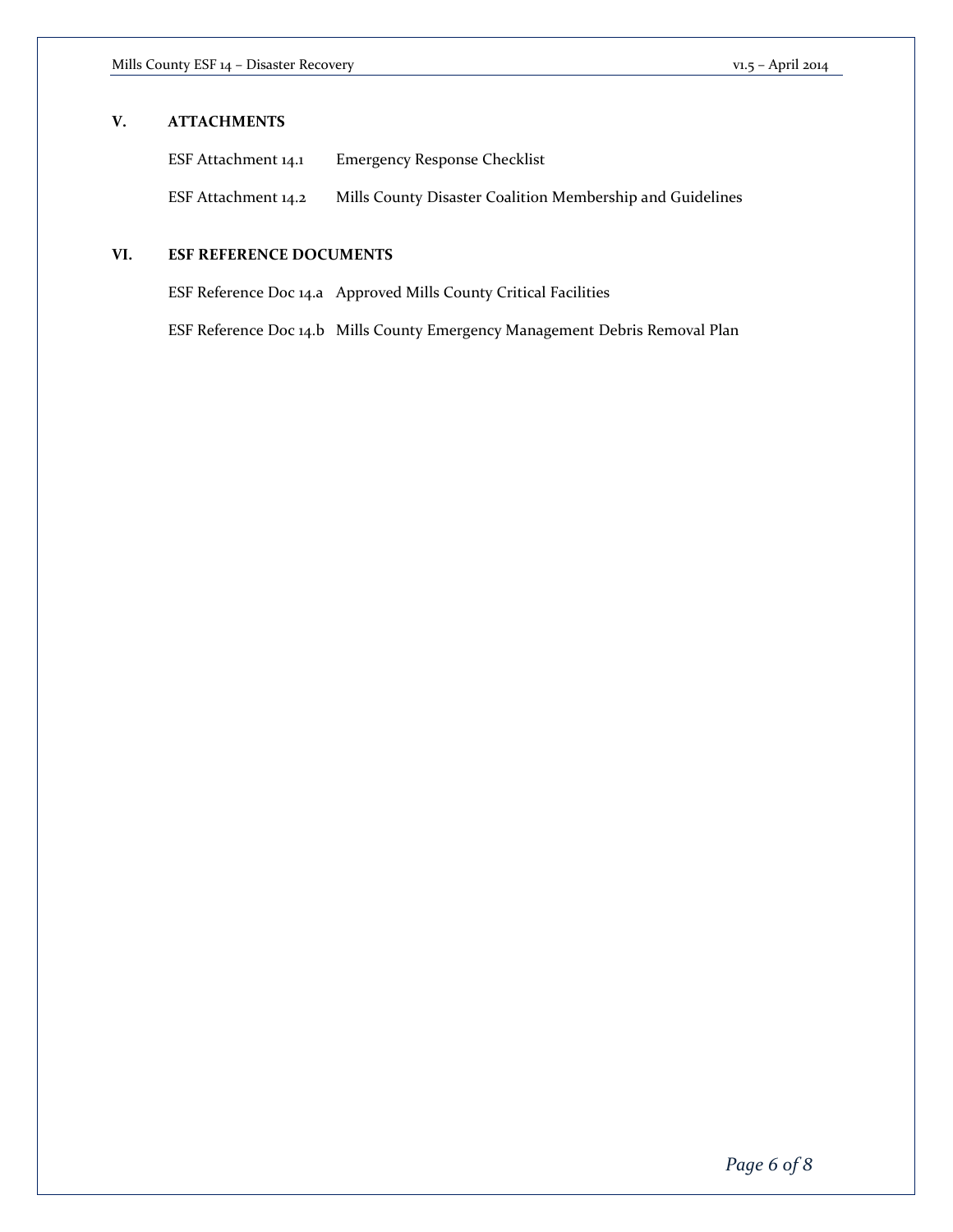## **ESF Attachment 14.1 Emergency Response Checklist – Disaster Recovery**

| <b>Emergency Response Checklist - Disaster Recovery</b>                                                                         |                                                                                                                                                                                                                                                                                                                                                                                                                                    |  |
|---------------------------------------------------------------------------------------------------------------------------------|------------------------------------------------------------------------------------------------------------------------------------------------------------------------------------------------------------------------------------------------------------------------------------------------------------------------------------------------------------------------------------------------------------------------------------|--|
| <b>Emergency Management Phase</b>                                                                                               | <b>Actions</b>                                                                                                                                                                                                                                                                                                                                                                                                                     |  |
| <b>Mitigation</b><br>Activities designed to prevent or<br>lessen the effects of a hazard.                                       | Participate in the hazard identification process<br>and identify and correct vulnerabilities.                                                                                                                                                                                                                                                                                                                                      |  |
| <b>Preparedness</b><br>Activities designed to improve<br>Readiness capabilities.                                                | Maintain this ESF Annex and its attachments.<br>Ensure all personnel are aware of their<br>emergency responsibilities.<br>Develop and maintain standard operating<br>guides and checklists to support ESF #14/Disaster<br>Recovery Task Force activities.<br>Ensure personnel notification and call-up lists<br>are current.                                                                                                       |  |
| <b>Response</b><br>Activities designed to save lives, protect property<br>and contain the effects of an event.                  | Notify and activate personnel as required by<br>the event.<br>Send representatives to the County EOC as<br>requested.<br>Work with the private sector to ensure the<br>disaster related needs of the business community<br>are met.<br>Conduct other specific response actions as<br>dictated by the situation.                                                                                                                    |  |
| <b>Recovery</b><br>Activities designed to ensure continued<br>public safety and return the community<br>to pre-disaster levels. | Continue to work with all individuals and<br>organizations affected by the event.<br>Support community recovery activities.<br>Work with the State and Federal government<br>to administer disaster recovery programs.<br>Schedule after-action briefings and develop<br>after-action reports.<br>Develop and implement mitigation strategies.<br>Make necessary changes in this ESF Annex and<br>supporting plans and procedures. |  |